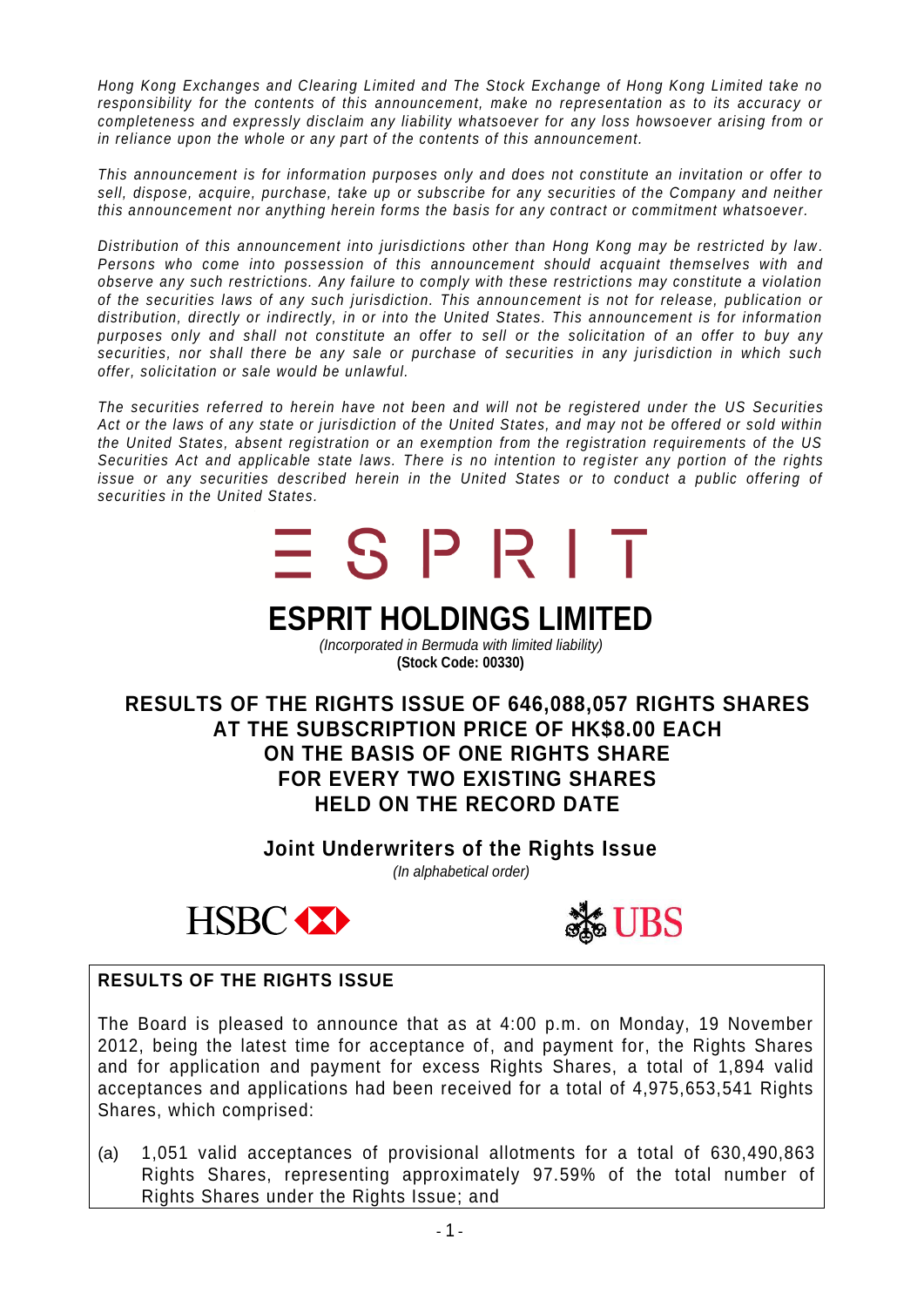(b) 843 valid applications for a total of 4,345,162,678 excess Rights Shares, representing approximately 672.53% of the total number of Rights Shares under the Rights Issue.

In aggregate, they represented approximately 7.7 times the 646,088,057 Rights Shares available for subscription under the Rights Issue.

## **UNDERWRITING AGREEMENT**

All the conditions set out in the Underwriting Agreement have been fulfilled and accordingly, the Rights Issue became unconditional at 4:00 p.m. on Thursday, 22 November 2012. As the Rights Issue was over-subscribed by Qualifying Shareholders, the obligations of the Joint Underwriters under the Underwriting Agreement in respect of the Underwritten Shares have been fully discharged.

# **EXCESS RIGHTS SHARES**

Based on the number of valid acceptances referred to above, 15,597,194 Rights Shares were available as excess Rights Shares for subscription under the EAFs. The Board has resolved to allot all the excess Rights Shares as set out below in this announcement.

## **SHARE CERTIFICATES FOR THE RIGHTS SHARES AND REFUND CHEQUES**

It is expected that the Share certificates for Rights Shares, in their fully-paid form, and the refund cheques in respect of wholly or partially unsuccessful applications for excess Rights Shares, will be despatched, without interest, to applicants/allottees who are entitled thereto by ordinary post at their own risk on or around Monday, 26 November 2012. Applicant(s)/allottee(s) will receive one Share certificate for all the Rights Shares allotted and issued to him/her/it.

# **COMMENCEMENT OF DEALINGS IN RIGHTS SHARES IN FULLY-PAID FORM**

Dealings in the Rights Shares, in their fully-paid form, are expected to commence on the Stock Exchange at 9:00 a.m. on Tuesday, 27 November 2012.

Reference is made to the prospectus of Esprit Holdings Limited (the "**Company**") dated Monday, 5 November 2012 (the "**Prospectus**") and the announcement of the Company dated Monday, 22 October 2012 in respect of the Rights Issue. Capitali sed terms used herein shall have the same meanings as those defined in the Prospectus unless otherwise stated.

## **1. RESULTS OF THE RIGHTS ISSUE**

The Board is pleased to announce that as at 4:00 p.m. on Monday, 19 November 2012, being the latest time for acceptance of, and payment for, the Rights Shares and for application and payment for the excess Rights Shares, a total of 1,894 valid acceptances and applications had been received for a total of 4,975,653,541 Rights Shares, which comprised: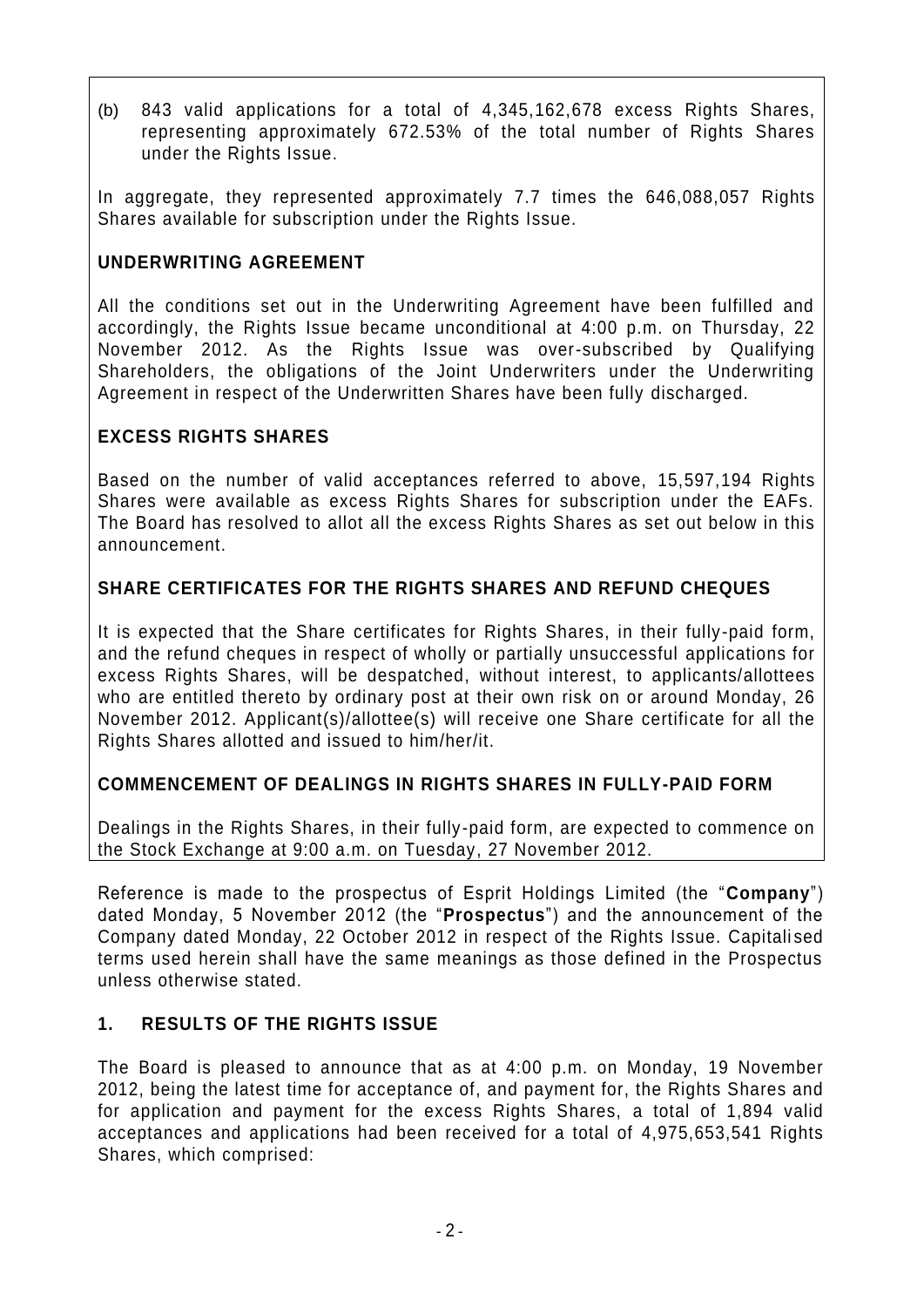- (a) 1,051 valid acceptances of provisional allotments for a total of 630,490,863 Rights Shares, representing approximately 97.59% of the total number of Rights Shares under the Rights Issue; and
- (b) 843 valid applications for a total of 4,345,162,678 excess Rights Shares, representing approximately 672.53% of the total number of Rights Shares under the Rights Issue.

In aggregate, they represented approximately 7.7 times the 646,088,057 Rights Shares available for subscription under the Rights Issue.

There were no holders of Vested Share Options who exercised their subscription rights under the Share Options Schemes on or before the Record Date. As such the issued share capital of the Company on the Record Date was 1,292,176,114 Shares.

## **2. UNDERWRITING AGREEMENT**

All the conditions set out in the Underwriting Agreement have been fulfilled and accordingly, the Rights Issue became unconditional at 4:00 p.m. on Thursday, 22 November 2012. As the Rights Issue was over-subscribed by Qualifying Shareholders, the obligations of the Joint Underwriters under the Underwriting Agreement in respect of the Underwritten Shares have been fully discharged.

## **3. EXCESS RIGHTS SHARES**

Based on the number of valid acceptances referred to above, 15,597,194 Rights Shares were available as excess Rights Shares for subscription under the EAFs. Given that the number of excess Rights Shares is insufficient to satisfy all valid applications, the Board has resolved to allot all the excess Rights Shares based on the following principles, as set out in the Prospectus:

- (a) preference has been given to topping-up odd lots to whole board lots, resulting in 54,094 excess Rights Shares being allocated to 665 applications (the "Successful Top-up Applications"); and
- (b) the remaining 15,543,100 excess Rights Shares have been allocated to Qualifying Shareholders on a pro rata basis by reference to the number of excess Rights Shares they applied for, in certain cases rounded up to whole board lots.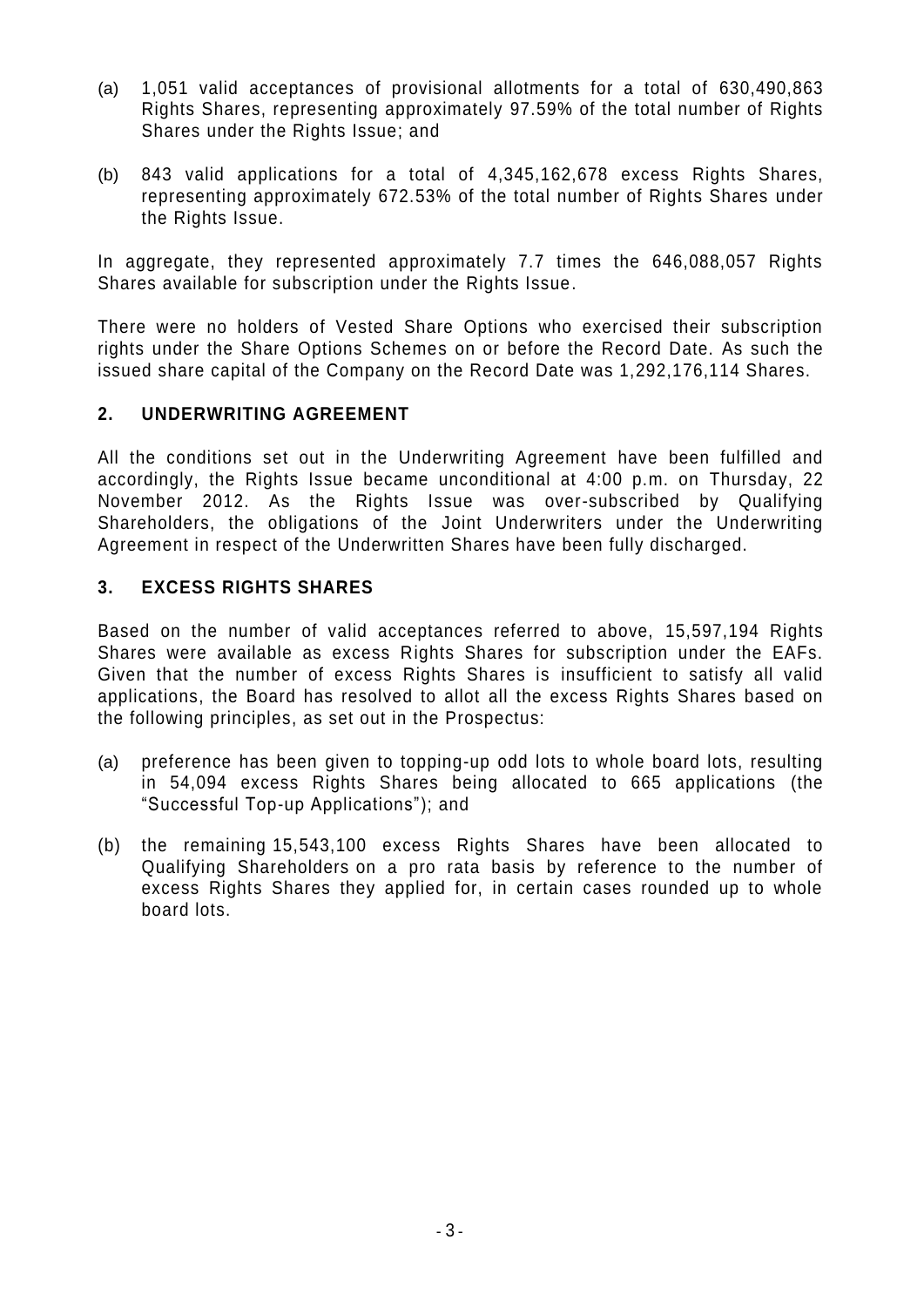The allotment results in respect of the allocation of excess Rights Shares are as follows:

| Number of<br>excess Rights<br><b>Shares</b><br>applied for | Number of<br>valid<br>excess<br>applications | <b>Total number</b><br>of excess<br><b>Rights Shares</b><br>applied for | <b>Total number</b><br>of excess<br>Rights<br><b>Shares</b><br>allocated | Approximate<br>percentage of<br>allocation based<br>on the total<br>number of excess<br><b>Rights Shares</b><br>applied for in this<br>category | Basis of<br>allocation                                                                                                                                                           |
|------------------------------------------------------------|----------------------------------------------|-------------------------------------------------------------------------|--------------------------------------------------------------------------|-------------------------------------------------------------------------------------------------------------------------------------------------|----------------------------------------------------------------------------------------------------------------------------------------------------------------------------------|
| 1 to 99                                                    | 122                                          | 8,471                                                                   | 8,471                                                                    | 100.00%                                                                                                                                         | In full for the<br>Successful Top-up<br>Applications                                                                                                                             |
| 100 to<br>4,900,050                                        | 720                                          | 40,639,821                                                              | 253,921                                                                  | 0.62%                                                                                                                                           | In full for the<br>Successful Top-up<br>Applications<br>plus 0.36% of the<br>remaining excess<br><b>Rights Shares</b><br>applied for<br>(rounded up to the<br>nearest board lot) |
| 4,900,051 or<br>above                                      | 1                                            | 4,304,514,386                                                           | 15,334,802                                                               | 0.36%                                                                                                                                           | Approximately<br>$0.36\%$ of the<br>excess Rights<br>Shares applied for                                                                                                          |
| Total:                                                     | 843                                          | 4,345,162,678                                                           | 15,597,194                                                               |                                                                                                                                                 |                                                                                                                                                                                  |

#### **4. EFFECT OF THE RIGHTS ISSUE ON SHAREHOLDINGS IN THE COMPANY**

To the best of the Directors' knowledge, information and belief after having made all reasonable enquiries, the shareholding structure of the Company immediately before and after completion of the Rights Issue is as follows:

| <b>Shareholders</b>                                                                              | Immediately before completion of the<br><b>Rights Issue (Note 1)</b> |                                                       | Immediately after completion of the<br><b>Rights Issue (Note 1)</b> |                                                |
|--------------------------------------------------------------------------------------------------|----------------------------------------------------------------------|-------------------------------------------------------|---------------------------------------------------------------------|------------------------------------------------|
|                                                                                                  | Number of Shares                                                     | Approximate % of<br>the total issued<br><b>Shares</b> | Number of Shares                                                    | Approximate %<br>of the total<br>issued Shares |
| Lone Pine Capital LLC                                                                            | 182,903,600                                                          | 14.15%                                                | 210,875,505                                                         | 10.88%                                         |
| <b>Total Market Limited</b><br>("Total Market") (Notes<br>$2$ and $3)$                           | 116,205,200                                                          | 8.99%                                                 | 200,406,000                                                         | 10.34%                                         |
| <b>Spring Forest</b><br><b>International Limited</b><br>("Spring Forest") (Notes<br>$2$ and $3)$ | 116,205,200                                                          | 8.99%                                                 | 200,406,000                                                         | 10.34%                                         |
| <b>YFT Group Limited</b><br>$("YFT Group")$ (Notes 2)<br>and $3)$                                | 116,205,200                                                          | 8.99%                                                 | 200,406,000                                                         | 10.34%                                         |
| YFT Holdings Limited<br>("YFT Holdings") (Notes<br>$2$ and $3)$                                  | 116,205,200                                                          | 8.99%                                                 | 200,406,000                                                         | 10.34%                                         |